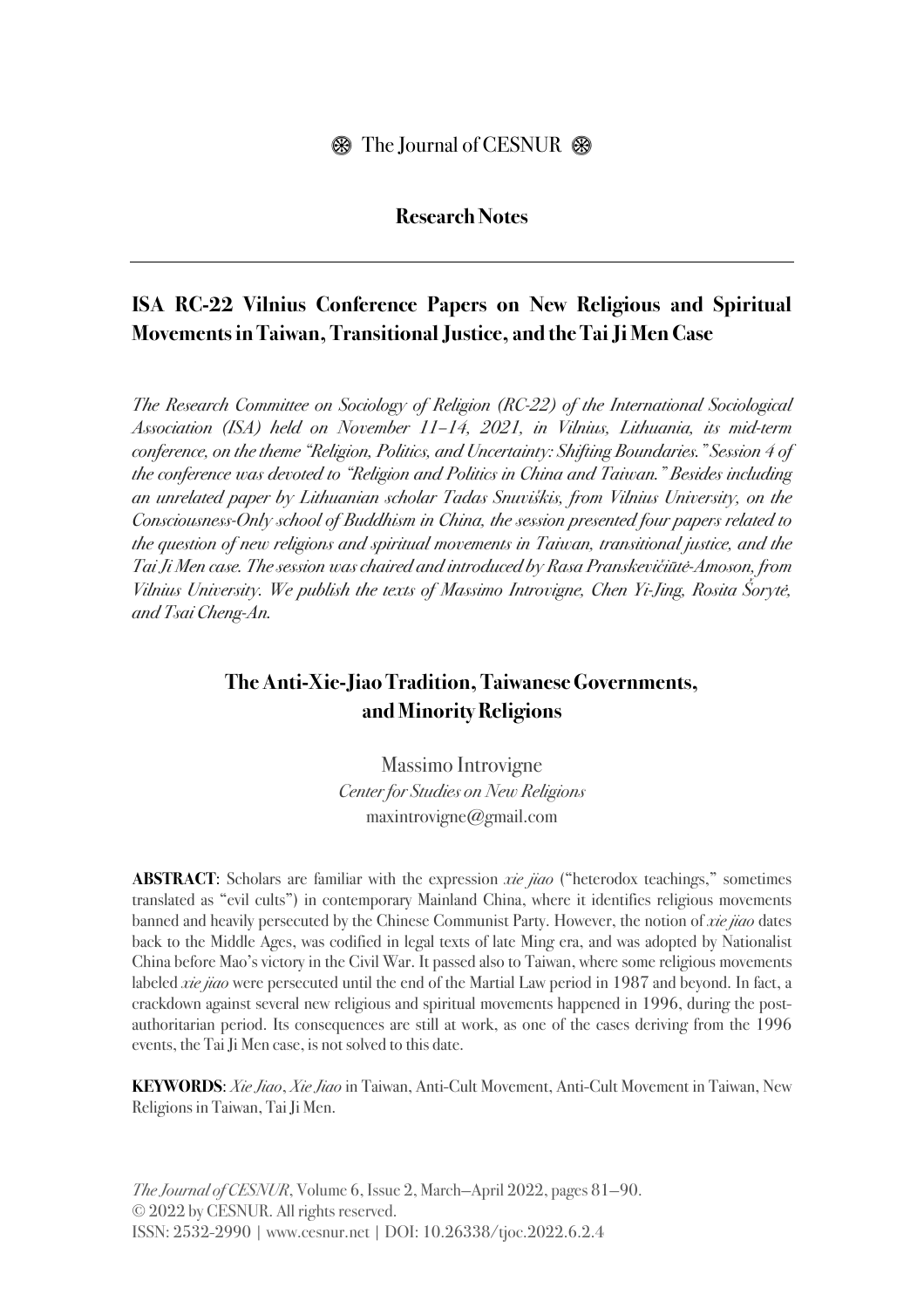On September 30, 1949, the day before he started his 27-year term as the first Premier of Communist China, Zhou Enlai (1898–1976) led the 3,000 delegates of the First Conference of Chinese Political Consultation to Tiananmen Square, where they broke ground for the Monument to the People's Heroes. After Zhou Enlai, Mao Zedong (1893–1976) himself spoke. He described the eight basreliefs to be constructed for the monument, honoring eight Chinese revolutions (Zhang 2009). The second was to celebrate the Jintian Uprising of 1851, when Hong Xiuquan (1814–1864) started what will become the Taiping Rebellion.

In the following years, Mao personally ordered to celebrate Hong and the Taiping through monuments, museums, novels, and theatrical plays, soon to be supplemented by television series (Weller 1987; Boer 2016b). The celebration of the Taiping has been continued by all Mao's successors, including President Xi Jinping (Boer 2016a; Boer 2019, 183–99).

That Mao and the Chinese Communist Party celebrate Hong contrasts with how the founder of the Taiping movement was seen in Imperial China and by 19<sup>th</sup> century Western politicians and scholars, including Karl Marx (1818–1883: Little 2009; Thakur 2020). Unlike Mao, Marx moved from an initial sympathy (Marx 1853) to a very negative view of the Taiping (Marx 1862).

Hong proclaimed himself the younger brother of Jesus, married eighty-eight wives, and had those of them who displeased him or forgot they should constantly smile beheaded. The war to eradicate the Heavenly Kingdom he managed to establish costed China between 30 and 70 million deaths (Michael and Chang 1966–71; Spence 1996). Although some Western historians have re-evaluated Hong's religious creativity (Kilcourse 2016), in modern journalistic jargon he would be the quintessential "cult" leader. In Imperial China, the Taiping were considered a stereotypical example of a *xie jiao*, a word often translated in English as "evil cult" but whose exact meaning is the subject matter of this paper.

Mao, who launched the first great campaign to eradicate the *xie jiao* in Communist China, arresting in the 1950s more than 13 million members of Yiguandao and other religious movements (Shao 1997, 452–55), regarded the Taiping as a patriotic proto-Communist movement. Indeed, calling the Taiping a *xie jiao* remains forbidden in contemporary Mainland China. For different reasons, considering them good Han Chinese rebelling against the foreign Manchu Qing dynasty, Chinese nationalists, from Sun Yat-Sen (1886–1925),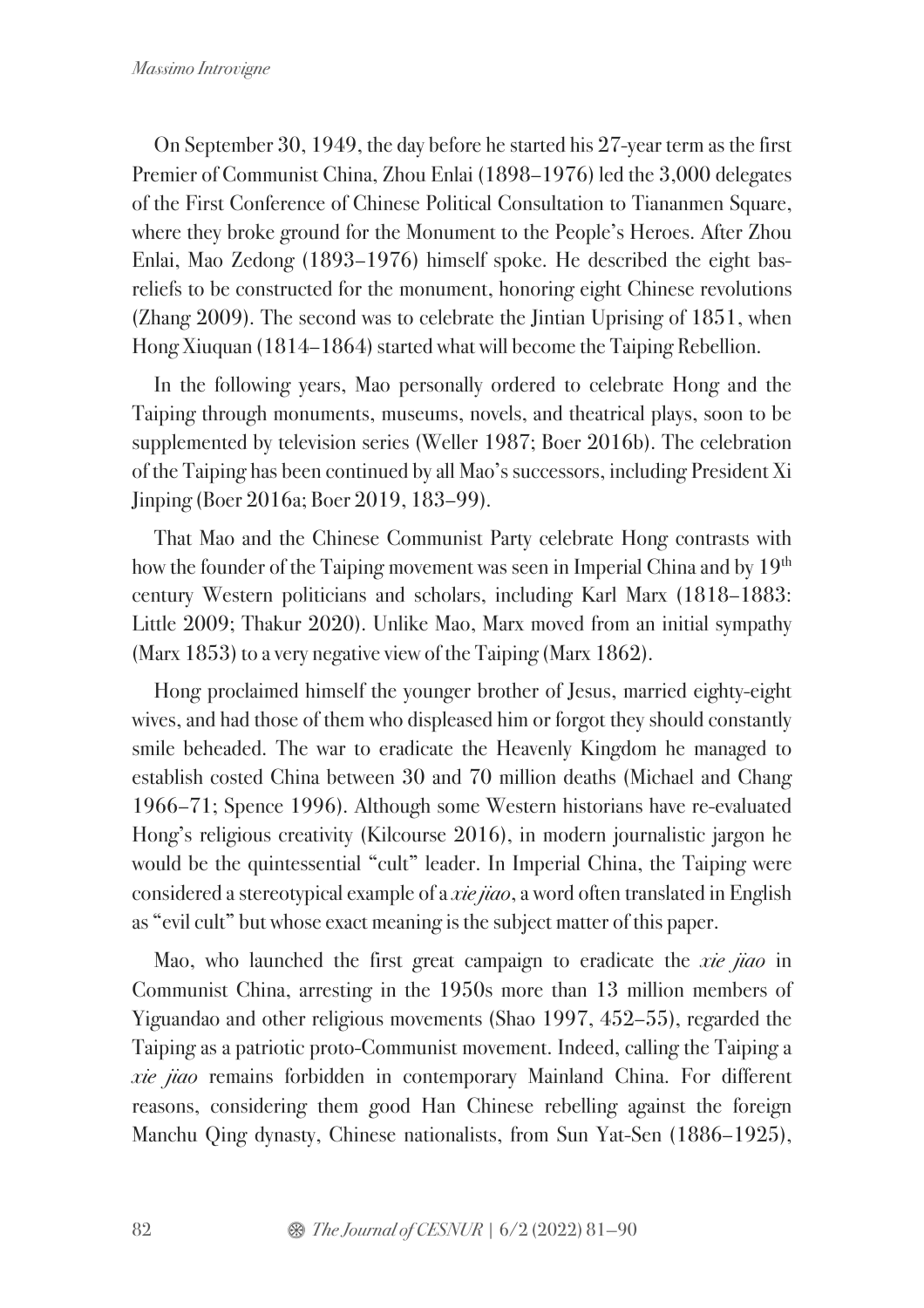who even nicknamed himself "Hong Xiuquan the second," to Chiang Kai-Shek (1887–1975), also considered the Taiping a legitimate patriotic movement rather than a *xie jiao* (Bohr 2009, 16)*.*

The same contrasting judgments have been formulated for the xenophobic and anti-Christian movement of the Boxers, exterminated by the foreign forces of the Eight-Nation Alliance in 1900 and 1901 after it had killed some 30,000 missionaries and Chinese Christians. In 2021, a controversial book calling the Boxers a *xie jiao* written by Chinese dissident Liu Qikun and published in Taiwan (Liu 2021) was banned in Hong Kong. The new National Security Law was quoted, and the fact that offending the Boxers, regarded as good patriots, and labeling them a *xie jiao* is forbidden in Mainland China (Kwok and Ye 2021).

By mentioning these examples, I am not suggesting any conclusion about either the Taiping or the Boxers. My point here is to show that the label *xie jiao*  has a strong political content, something that is important for understanding the anti-xie-jiao campaigns both in Mainland China and in Taiwan.

In 2020, Zhang Xinzhang, a professor at the School of Marxism of Zhejiang University, published an article on the meaning of *xie jiao*, which he said originated from conversations with the undersigned after he had read some of my articles on the issue and had visited me in Italy. Zhang stated that it is a mistake to translate *xie jiao* as "cults" or "evil cults." To him, these translations are misleading. He recommended not to translate *xie jiao*, and to simply transliterate it, as scholars normally do for *qigong* or *kung fu* (Zhang 2020, 93–4).

The main argument used by Zhang was political. He noted that the core feature of the *xie jiao* in China is to be perceived as hostile to the government and dangerous for social stability and harmony, which is not necessarily part of the meaning of the word "cult" in English. I believe that another strong argument in support of his idea not to translate *xie jiao* comes from history, as evidenced by the studies of Wu Junqing (Wu 2016, 2017).

Translating *xie jiao* as "cults" is anachronistic. *Jiao* means "teachings" and *xie*  means "twisted," "bent," and when applied to ideas "incorrect" or "wrong." This application predates the Christian era. However, the compound *xie jiao* was first used by an identifiable historical figure, Fu Yi (555–639), a Taoist intellectual and Tang courtier. Fu was persuaded that Buddhism was a mortal threat for China and should be eradicated altogether, if necessary by exterminating Chinese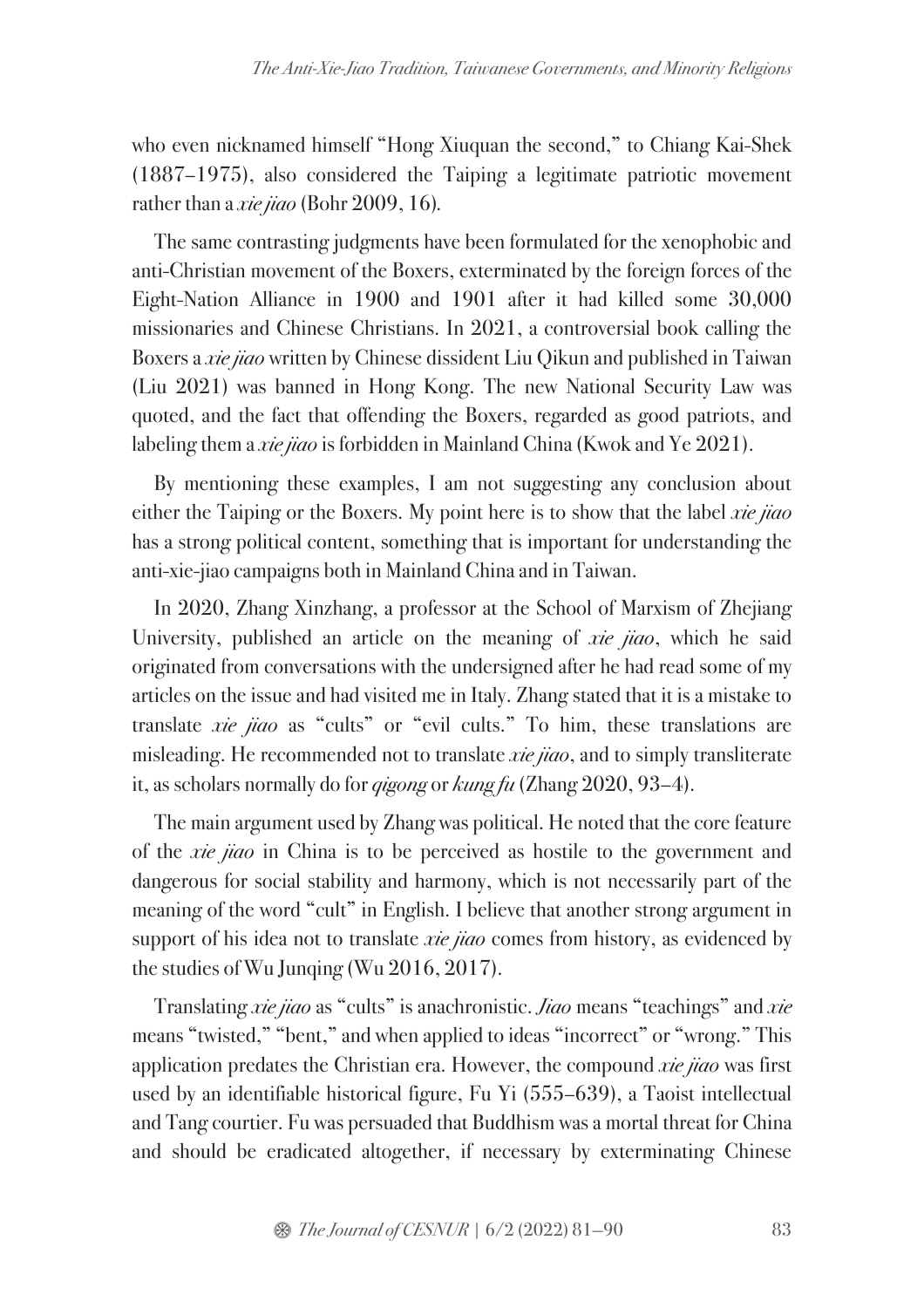Buddhists. In two texts written in 621 and 624, he explained why this was necessary and Buddhism was a *xie jiao*, a newly coined term indicating "heterodox teachings" (Wu 2016, 8–9; Wright 1951).

Already in the first use of the term by Fu Yi, we may see that theological criticism of Buddhism was secondary. For Fu, the two key features of a *xie jiao* are not theological. First, a *xie jiao* does not recognize the absolute authority of the Emperor and does not support the state. Second, *xie jiao* are expression of a "barbarian wizardry" which is not part of the great Chinese religious tradition. Fu had nothing against magic in general. In fact, he was the Great Astrologer of the Tang court. What he meant was that Buddhism was using *black* magic (Wright 1951).

While, as we all know, Buddhism was finally not eradicated in China, although it was periodically persecuted, the Medieval Song and Yuan dynasties continued to use *xie jiao* to indicate movements they planned to eliminate, including the elusive "White Lotus." The group was frequently prohibited by Chinese Emperors but, according to Dutch scholar Barend ter Haar, may never have existed as such. "White Lotus" was rather a label affixed to different and unrelated movements the state had decided to eradicate for political reasons (ter Haar 1992). The two features of a *xie jiao* remained being perceived as antigovernment and being accused of using black magic, including raising goblins and casting malevolent spells (Wu 2017).

It was during the late Ming era that the prohibition of *xie jiao*, with the death penalty for those involved in its activities, was officially legislated, and movements were officially declared *xie jiao* first at the local and then at the national scale (Wu  $2017, 94-6$ ). In the  $17<sup>th</sup>$  century, they included once again the White Lotus, and Christianity as a whole. Christians were also accused of practicing black magic, including tearing out the eyes and internal organs of children and using them in alchemical rituals (Folk 2017, 101). The Qing dynasty "repeated almost verbatim" the Ming provisions against the *xie jiao* (Seiwert and Ma 2003, 457).

Later, the case of Christianity continued to prove that listing a religion as a *xie jiao* or removing it from the corresponding list largely obeyed to political motivations. The Qing listed Christianity as a *xie jiao* in 1725 but took it off the list in 1842 due to pressures by the Western powers (Goossaert and Palmer 2011, 27–31).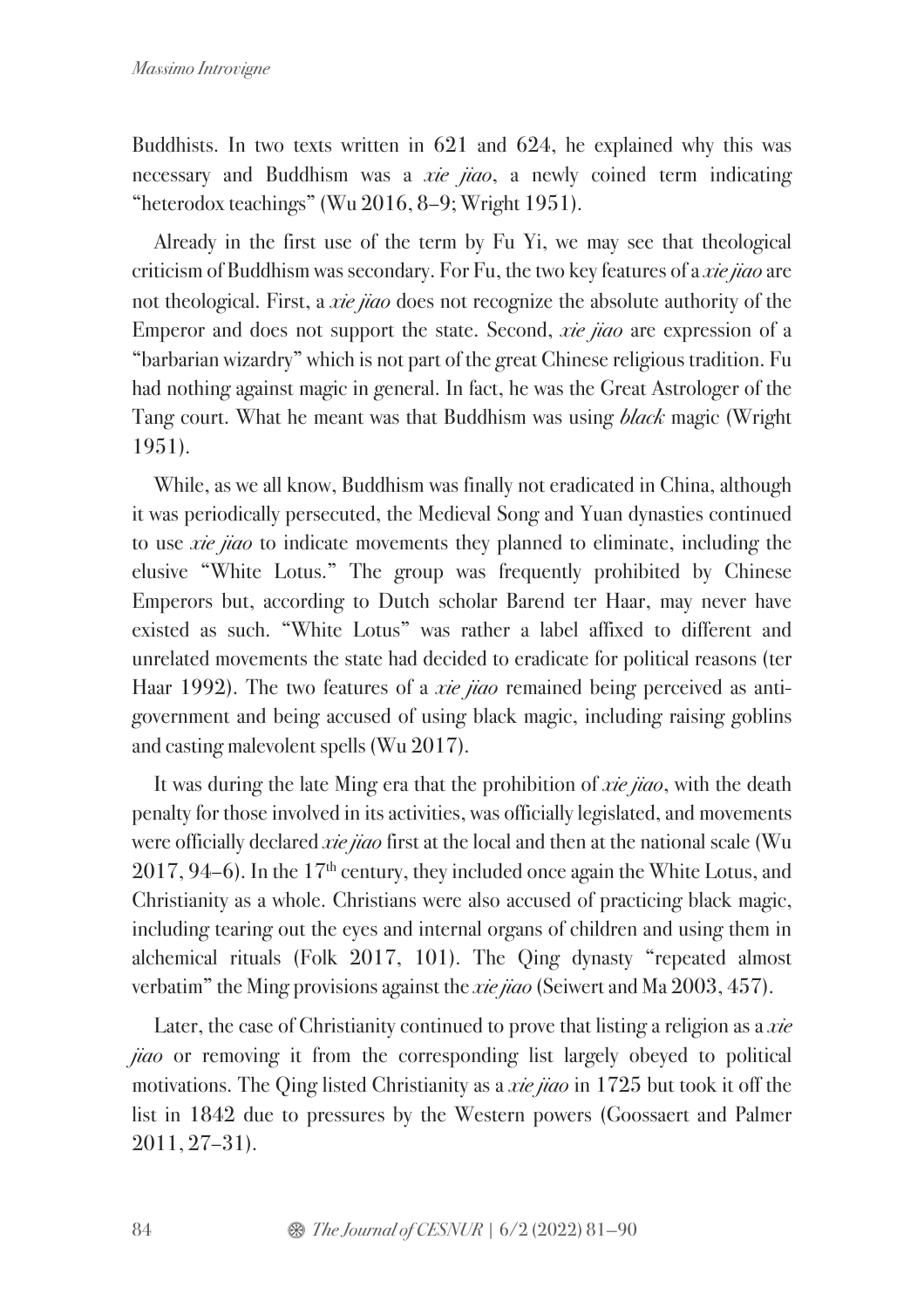Nationalist China, Communist Mainland China, and Taiwan did not invent the category of *xie jiao* but inherited it from a century-old tradition, which had very little to do with Western controversies about "cults" (Melton 2021). I have written extensively about the campaigns against *xie jiao* in Communist China (Introvigne 2020), and article 300 of the Chinese Criminal Code, which makes it a crime punished with substantial jail penalties "using" a *xie jiao*, i.e., being active in a group included in the list of the banned movements in any capacity (Introvigne, Richardson, and Šorytė 2019). I would not deal further with the People's Republic of China in this paper.

Rather, I would like to insist on the fact that fighting *xie jiao* was not a feature distinguishing the Chinese Communist Party (CCP) from its nationalist counterpart, the Kuomintang. Certainly the CCP's struggle against the *xie jiao*  cannot be compared quantitatively to the parallel struggle by the Kuomintang, if we consider the number of those arrested and executed. However, from a theoretical point of view, both Sun Yat-Sen and Chiang Kai-Shek shared with Mao the idea that *xie jiao* should be eradicated.

Chinese nationalism was born as a progressive ideology of modernization, and *xie jiao* were seen as "superstitious organizations" (*mixin jiguan*) resisting modernity and progress (Wu 2017, 132–35). Although as scholars such as David Ownby (2016, 2020) and David Palmer (2008) have noted, nationalist governments in Mainland China were consistently busy with other priorities and never managed to develop the effective anti-xie-jiao apparatus that Mao was able to build since the 1950s, their ideologists continued to call for crackdowns on the *xie jiao*, and sometimes they were heard. In 1927, for instance, one of the largest new religious movements that existed in China, Tongshanshe, was the victim of one such crackdowns (Goossaert and Palmer 2011, 104).

Spirit-writing religions, i.e. groups that obtained their sacred texts from spirits through forms of automatic writing, such as Daoyuan and Wushanshe, were also persecuted (Goossaert and Palmer 2011, 104).

After the Communist victory in China's Civil War, the Kuomintang leaders moved to Taiwan, where they established the Republic of China led by Chiang Kai-Shek. In the 1950s, members of groups persecuted in Mainland China as *xie jiao*, including the spirit-writing religions (Jordan and Overmyer 1986) and the most targeted movement in that decade, Yiguandao, escaped in significant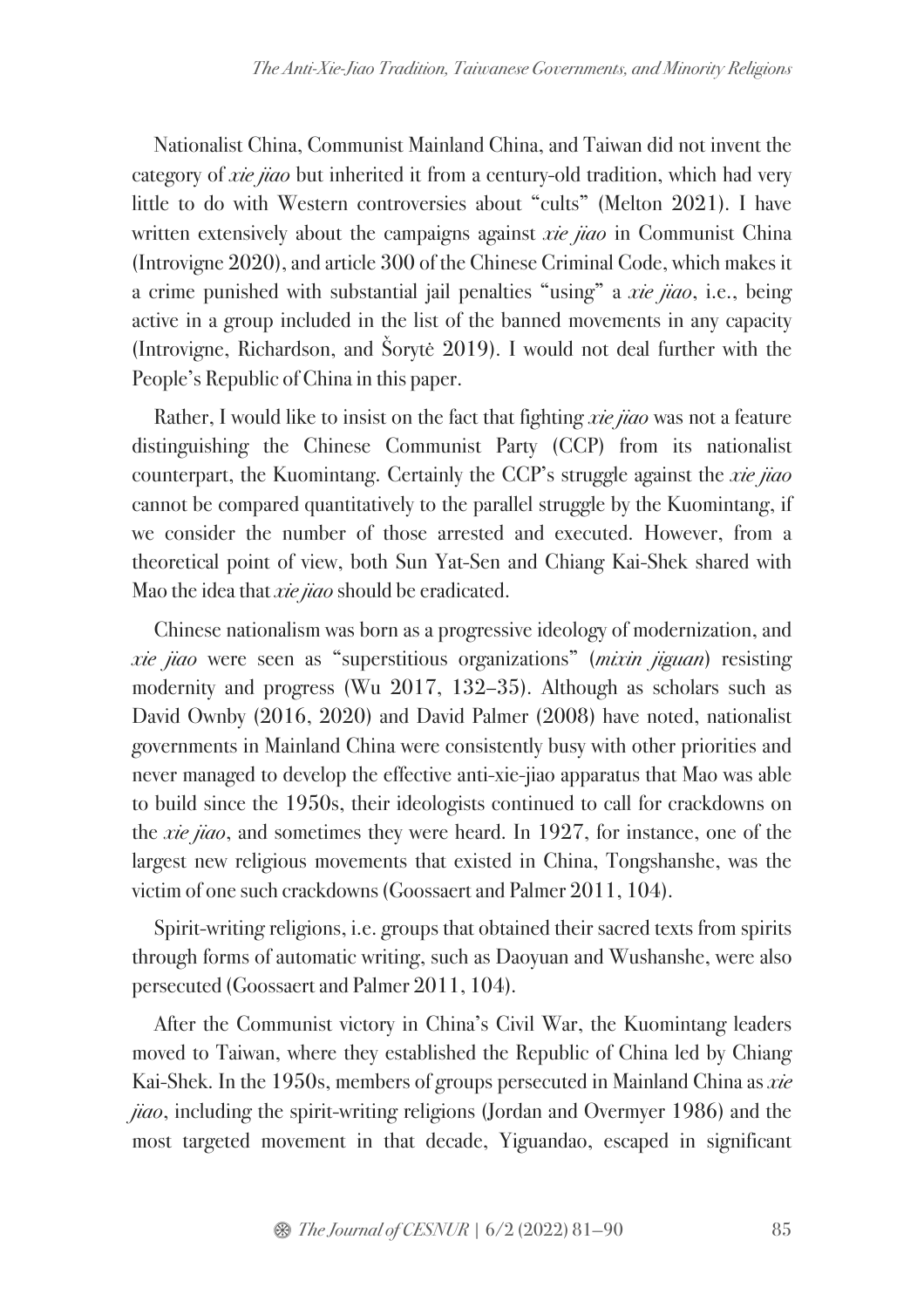numbers to Taiwan (Irons 2017), although they knew the Kuomintang was also hostile to them.

During the Martial Law period, i.e., between 1949 and 1987, Yiguandao was indeed subject to surveillance and periodical crackdowns in Taiwan. It was also falsely accused of practicing black magic (Laliberté 2009, 63). Other movements subjected to crackdowns in the Martial Law period were those whose headquarters were in Japan, including Tenrikyo and Soka Gakkai, as the memory of fighting the Japanese was very much alive in the Kuomintang elite (Laliberté 2009, 62–3).

It should be remembered that Chiang Kai-Shek himself had converted to Christianity, and saw American-style Protestant Christianity as both a modernizing and an anti-Communist force (Bae 2009). However, this applied to mainline Christianity only. Non-mainline Christian new religious movements were easily accused of being *xie jiao*. As Tsai Cheng-An evidenced, in 1974 a violent crackdown targeted The New Testament Church, a Pentecostal movement founded by Christian Hong Kong movie star Mui Yee (1923–1966), whose headquarters had been moved after the founder's death in 1966 to Mount Zion, near Kaohsiung, in Taiwan (Tsai 2021, 73–4).

After the Mount Zion community had been disbanded by the 1974 crackdown, a second and equally violent raid, where devotees were badly beaten and some died, targeted members of The New Testament Church around Taiwan in 1985. Only protests by American Pentecostals and the intervention of the U.S. government ended the persecution (Tsai 2021, 74).

The Kuomintang had also developed a mutually supporting relationship with BAROC, the Buddhist Association of the Republic of China, allowing the government to claim that notwithstanding the Martial Law it was a friend and patron of religion. However, the authority of BAROC was eroded by independent Buddhist masters and new movements, which often advocated democracy and social justice and were thus at least implicitly critical of the government (Laliberté 2009, 64–5).

This was one of the reasons leading to a renewed persecution of groups labeled *xie jiao* in the post-authoritarian phase of Taiwan. Martial Law was lifted in 1987, but the Kuomintang largely maintained its power, and only from 2016 has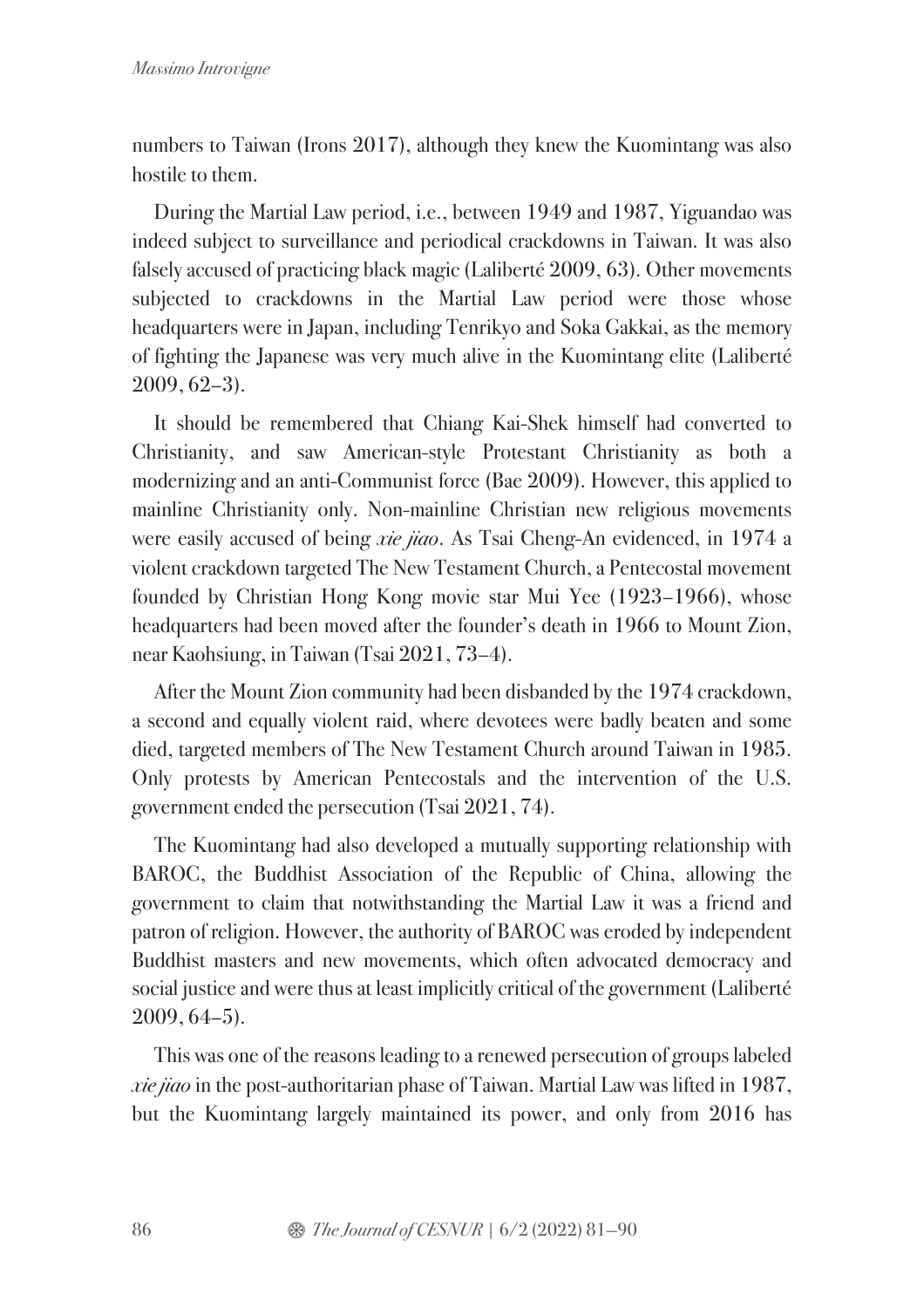Taiwan had both a President and a majority in the Parliament not affiliated with nor including the Kuomintang.

Taiwanese voters were first allowed to elect their President in 1996. Some leaders of religious movements believed that democracy implied that they were free to express their support for the presidential candidates who opposed the reelection of Kuomintang's President Lee Teng-Hui (1923–2020). One of these candidates was Chen Lu-An, a disciple of Master Hsing Yun, the abbot of the large Buddhist order Fo Guang Shan. The abbot openly promoted Chen as a presidential candidate, as did Master Wei Jue (1928–2016), the leader of another Buddhist order, Chung Tai Shan (Laliberté 2009, 65).

Eventually, the Kuomintang candidate Lee was reelected, and his Justice Minister Liao Zheng-Hao (1946–2022) carried out a purge against the religious movements that had not supported Lee. In addition to Fo Guang Shan and Chung Tai Shan, the crackdown on groups labeled as *xie jiao* targeted the Taiwan Zen Buddhist Association (later the Shakyamuni Buddhist Foundation), founded by Zen Master Wu Jue Miao-Tian, the *menpai* (similar to a "school") of *qigong*, selfcultivation, and martial arts Tai Ji Men (see Chen's paper in this issue of *The Journal of CESNUR*), and the Sung Chi-Li Miracle Association, a new Taiwanese religion whose founder is Master Sung Chi-Li (Tsai 2021, 75–8).

All these movements were accused of being anti-government, of "religious fraud" and tax evasion, importing some rhetoric against "cults" from the West and Japan. Media also claimed they had sinister magical practices, thus continuing the traditional rhetoric against the *xie jiao*. Tai Ji Men was accused, falsely and somewhat ridiculously, of "raising goblins" (Tan, Ding, and Huang 2016, 88–97).

In the end, long prosecutions led in some cases to sentences for administrative violations, while in the case of Tai Ji Men the defendants were found innocent of all charges, but the main accusations did not hold. Even Master Sung Chi-Li, who had been sentenced to seven years in jail in 1997 and had been depicted as the quintessential "evil cult" leader defrauding his followers of large sums, had his conviction overturned by the Supreme Court in 2003 (Tsai 2021, 77).

We know that not all religious movements respect the law (Introvigne 2018). Yet, what happened in Taiwan in 1996, featuring the persecution of groups later declared totally innocent by the highest courts of the country, including Tai Ji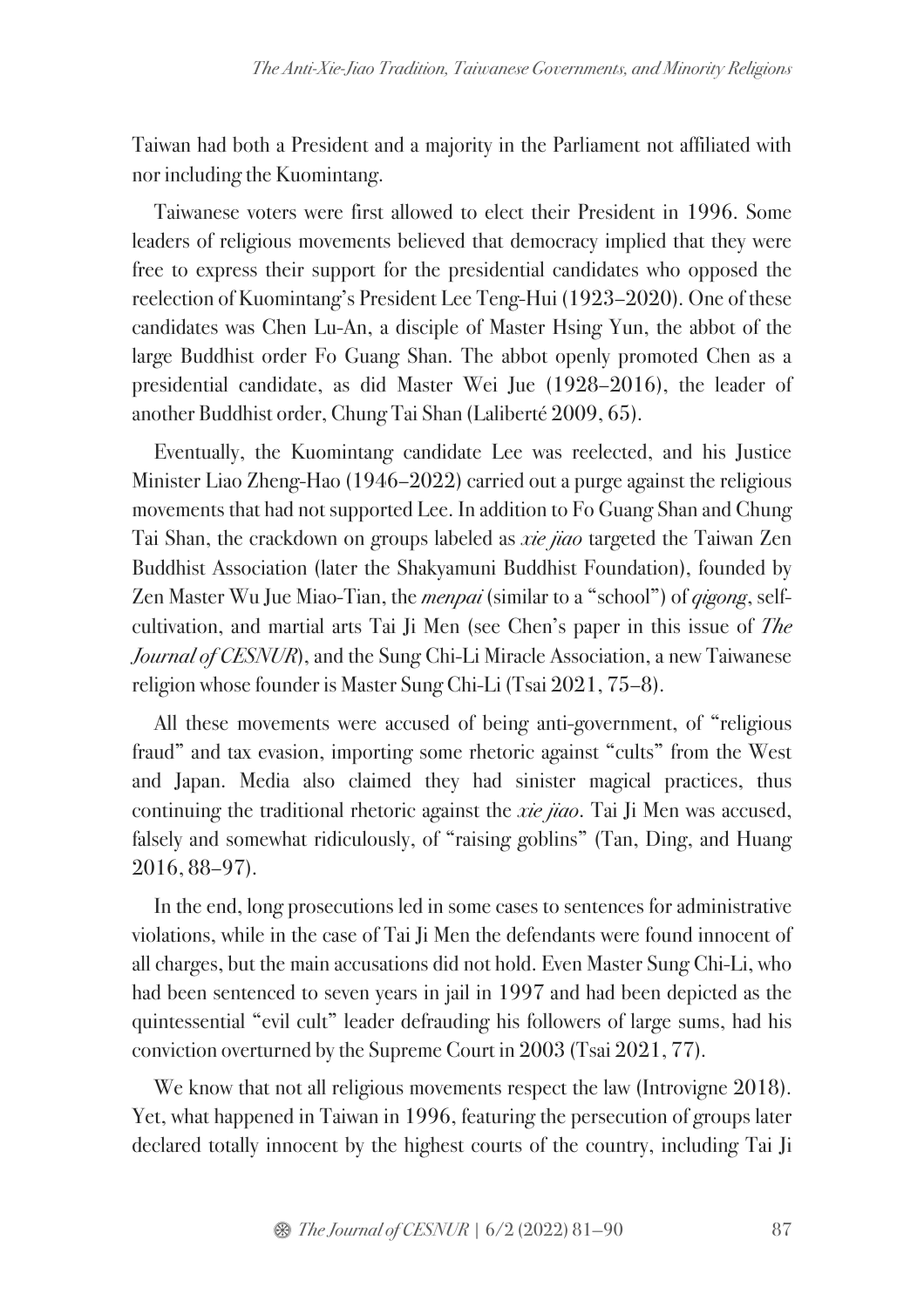Men, is yet another example of the political use of the category of *xie jiao*. The label was born in the Middle Ages in China to crack down on religious groups perceived as not supporting the power that be, and has continued to be used for this purpose ever since.

## **References**

- Bae, Kyounghan. 2009. "Chiang Kai-shek and Christianity: Religious Life Reflected from His Diary." *Journal of Modern Chinese History* 3(1):1–10.
- Boer, Roland. 2016a. "Marxism, Religion and the Taiping Revolution." *Historical Materialism* 24(2):3–24.
- Boer, Roland. 2016b. "Between Old and New: Socialism and Revolutionary Religion." *International Journal of* Ž*i*ž*ek Studies* 10(2):1–22.
- Boer, Roland. 2019. *Red Theology: On the Christian Communist Tradition.*  Leiden: Brill.
- Bohr, P. Richard. 2009. "Did the Hakka Save China? Ethnicity, Identity, and Minority Status in China's Modern Transformation." *Headwaters* 26:10–8.
- Folk, Holly. 2017. "'Cult Crimes' and Fake News: Eye-Gouging in Shanxi." *The Journal of CESNUR* 1(2):96–109. DOI: 10.26338/ tjoc.2017.1.2.5.
- Goossaert, Vincent, and David A. Palmer. 2011. *The Religious Question in Modern China*. Chicago: University of Chicago Press.
- Introvigne, Massimo. 2018. "*Xie Jiao* as 'Criminal Religious Movements': A New Look at Cult Controversies in China and Around the World." *The Journal of CESNUR* 2(1):13–32. DOI: 10.26338/tjoc.2018.2.1.2.
- Introvigne, Massimo. 2020. *Inside The Church of Almighty God: The Most Persecuted Religious Movement in China.* New York: Oxford University Press.
- Introvigne Massimo, James T. Richardson and Rosita Šorytė. 2019. "Would the Real Article 300 Please Stand Up? Refugees from Religious Movements Persecuted as *Xie Jiao* in China: The Case of The Church of Almighty God." *The Journal of CESNUR* 3(5):3–86. DOI: 10.26338/tjoc.2019.3.5.1.
- Irons, Edward. 2017. "Yiguandao." *World Religions and Spirituality Project*, December 2. Accessed February 14, 2022. https://bit.ly/3GQw9CA.
- Jordan, David K., and Daniel L. Overmyer. 1986. *The Flying Phoenix: Aspects of Chinese Sectarianism in Taiwan*. Princeton, NJ: Princeton University Press.
- Kilcourse, Carl S. 2016. *Taiping Theology: The Localization of Christianity in China, 1843–64.* New York: Palgrave Macmillan.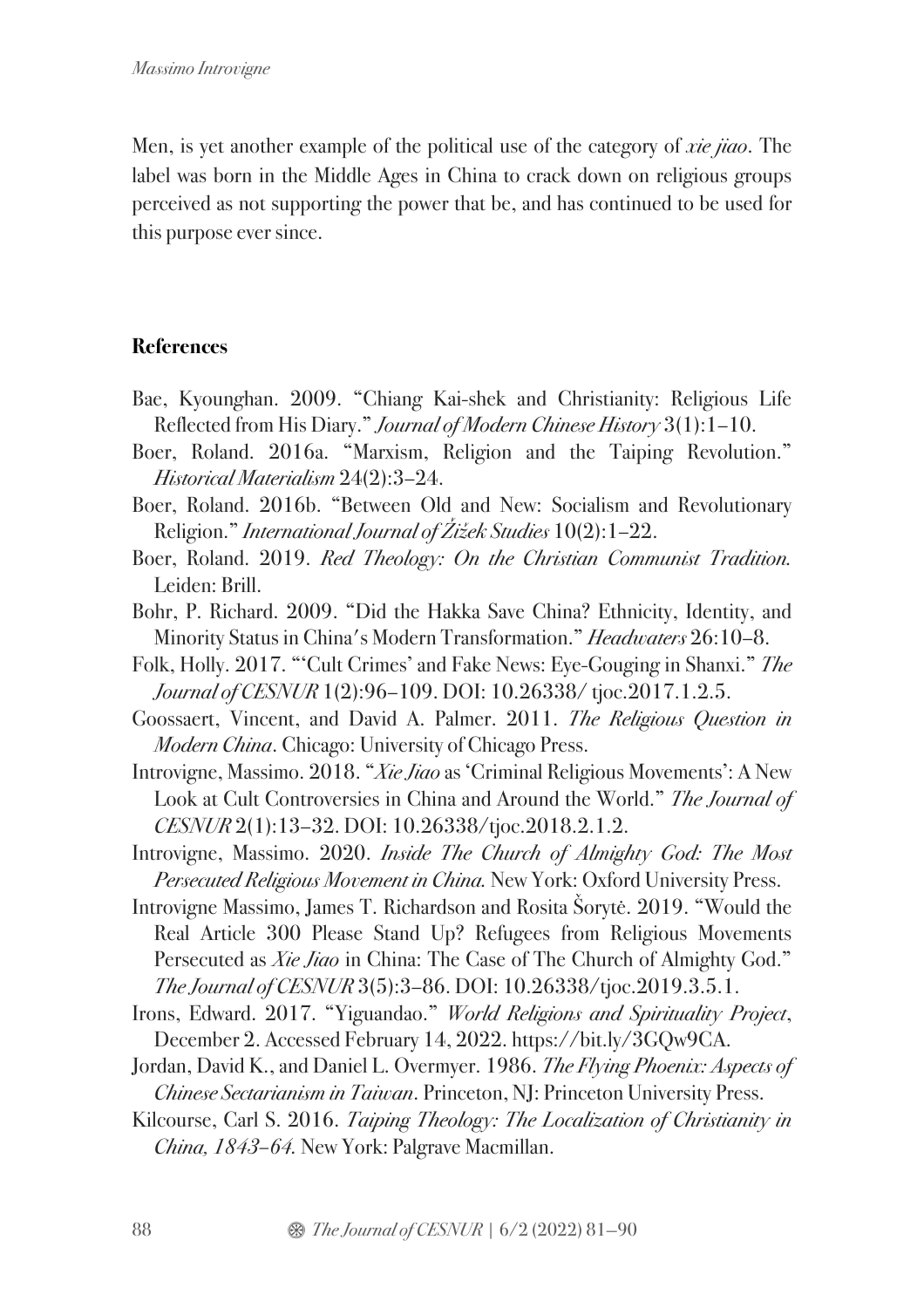- Kwok, Gladys, and Ye Jiajia. 2021. "Boxer Rebellion Book Banned in Hong Kong." *Bitter Winter*, October 22. Accessed February 14, 2022. https://bit.ly/36lx69v.
- Laliberté, André. 2009. "The Regulation of Religious Affairs in Taiwan: From State Control to Laisser-faire?" *Journal of Current Chinese Affairs* 38(2):53– 83.
- Little, Daniel. 2009. "Marx and the Taipings." *The China Beat Blog Archive 2008–2012*:530. Accessed February 14, 2022. https://bit.ly/3JwXgV5.
- Liu, Qikun. 2021. *八国联盟是正义的老师* (The Eight-Nation Alliance Was a Righteous Army). Taipei: Taiwan Times Culture Publishing Company.
- Marx, Karl. 1853. "Revolution in China and Europe." *New York Daily Tribune*, June 14.
- Marx, Karl. 1862. "Chinesisches." *Die Presse*[Vienna], July 7.
- Melton, J. Gordon. 2021. "Xiejiao, Cults, and New Religions: Making Sense of the New Un-Sinicized Religions on China's Fringe." In *The Sinicization of Chinese Religions: From Above and Below*, edited by Richard Madsen, 148– 71. Leiden: Brill.
- Michael, Franz, and Chang Chung-li. 1967–71. *The Taiping Rebellion: History and Documents.* 3 vol. Seattle, WA, and London: University of Washington Press.
- Ownby, David. 2016. "Redemptive Societies in the Twentieth Century." In *Modern Chinese Religion II: 1850–2015*, 2 vol., edited by Vincent Goossaert, Jan Kiely, and John Lagerwey, 685–727. Leiden: Brill.
- Ownby, David. 2020. "Text and Context: A Tale of Two Masters." In *Text and Context in the Modern History of Chinese Religions: Redemptive Societies and Their Sacred Texts*, edited by Philip Clart, David Ownby, and Wang Chien-Chuan. 173–216. Leiden: Brill.
- Palmer, David Alexander. 2008. "Heretical Doctrines, Reactionary Secret Societies, Evil Cults: Labelling Heterodoxy in 20<sup>th</sup>-Century China." In *Chinese Religiosities: Afflictions of Modernity and State Formation*, edited by Mayfair Yang, 113–34. Berkeley: University of California Press.
- Seiwert, Hubert, with Ma Xisha. 2003. *Popular Religious Movements and Heterodox Sects in Chinese History.* Leiden: Brill.
- Shao, Yong. 1997. 中國會道門 (Chinese Sects and Secret Societies). Shanghai: Shanghai renmin chubanshe.
- Spence, Jonathan D. 1996. *God's Chinese Son: The Taiping Heavenly Kingdom of Hong Xiuquan*. New York and London: W.W. Norton and Company.